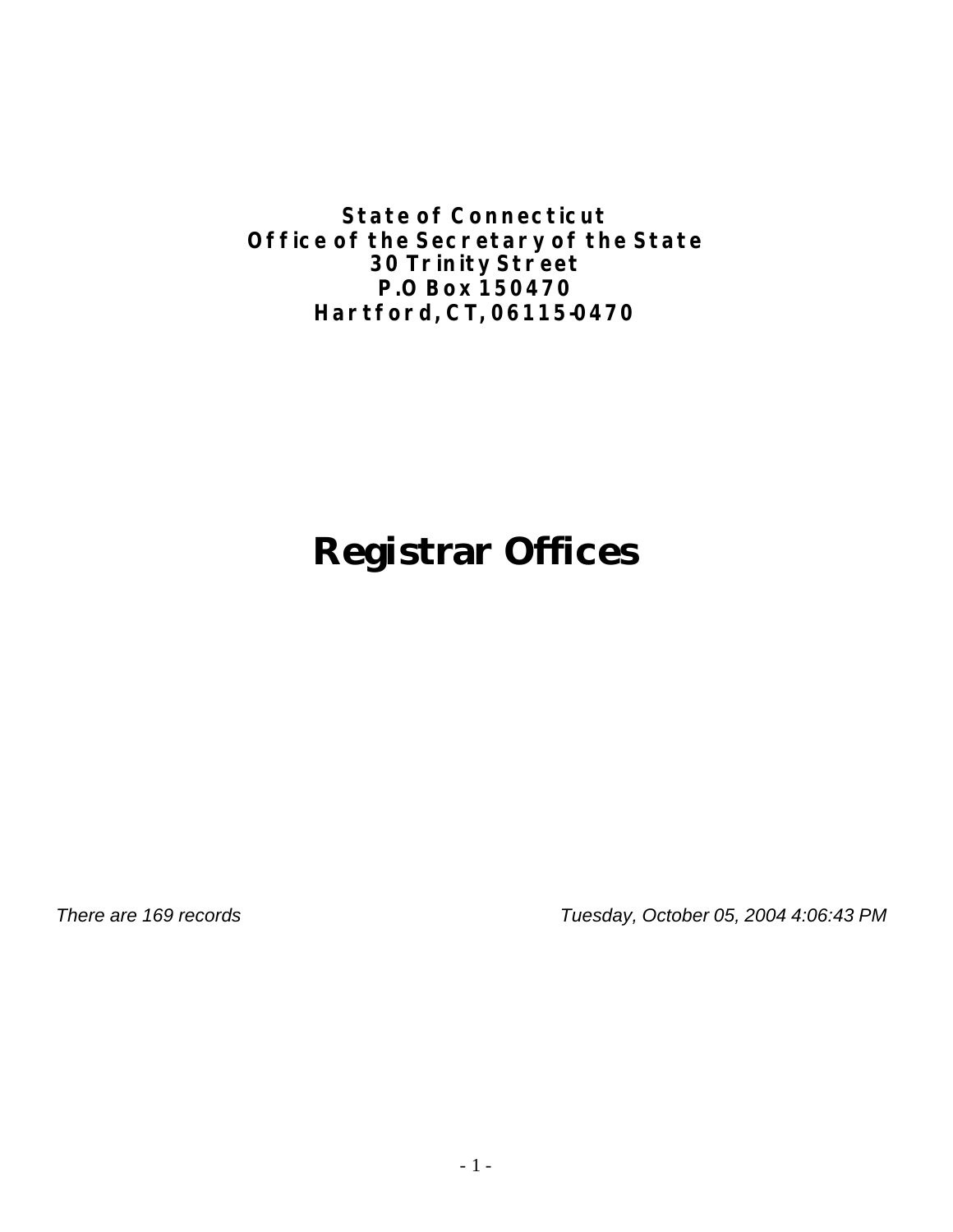REGISTRARS OF VOTERS, ANDOVER TOWN OFFICE BUILDING 17 School Road ANDOVER, CT 06232-1410 Phone No: (860) 742-0188

REGISTRARS OF VOTERS, ASHFORD TOWN HALL 25 POMPEY HOLLOW ROAD ASHFORD, CT 06278 Phone No: (860) 429-7066

REGISTRARS OF VOTERS, BARKHAMSTED TOWN HALL 67 RIPLEY HILL ROAD BARKHAMSTED, CT 06063 Phone No: (860) 379-1023

REGISTRARS OF VOTERS, BERLIN TOWN HALL 240 KENSINGTON ROAD BERLIN, CT 06037 Phone No: (860) 828-7021

REGISTRARS OF VOTERS, BETHEL TOWN HALL 1 SCHOOL STREET BETHEL, CT 06801 Phone No: (203) 794-8516

REGISTRARS OF VOTERS, BLOOMFIELD P.O. BOX 337 800 BLOOMFIELD AVENUE BLOOMFIELD, CT 06002-7698 Phone No: (860) 769-3540

REGISTRARS OF VOTERS, ANSONIA CITY HALL 253 MAIN STREET ANSONIA, CT 06401 Phone No: (203) 736-5970

REGISTRARS OF VOTERS, AVON TOWN HALL 60 WEST MAIN STREET AVON, CT 06001 Phone No: (860) 409-4350

REGISTRARS OF VOTERS, BEACON FALLS 10 MAPLE AVENUE BEACON FALLS, CT 06403 Phone No: (203) 729-4216

REGISTRARS OF VOTERS, BETHANY TOWN HALL 40 PECK ROAD BETHANY, CT 06524 Phone No: (203) 393-2100 x-121

REGISTRARS OF VOTERS, BETHLEHEM 36 MAIN STREET SOUTH P.O. BOX 160 BETHLEHEM, CT 06751-2427 Phone No: (203) 266-7961

REGISTRARS OF VOTERS, BOLTON 222 BOLTON CENTER ROAD BOLTON, CT 06043 Phone No: (860) 533-1243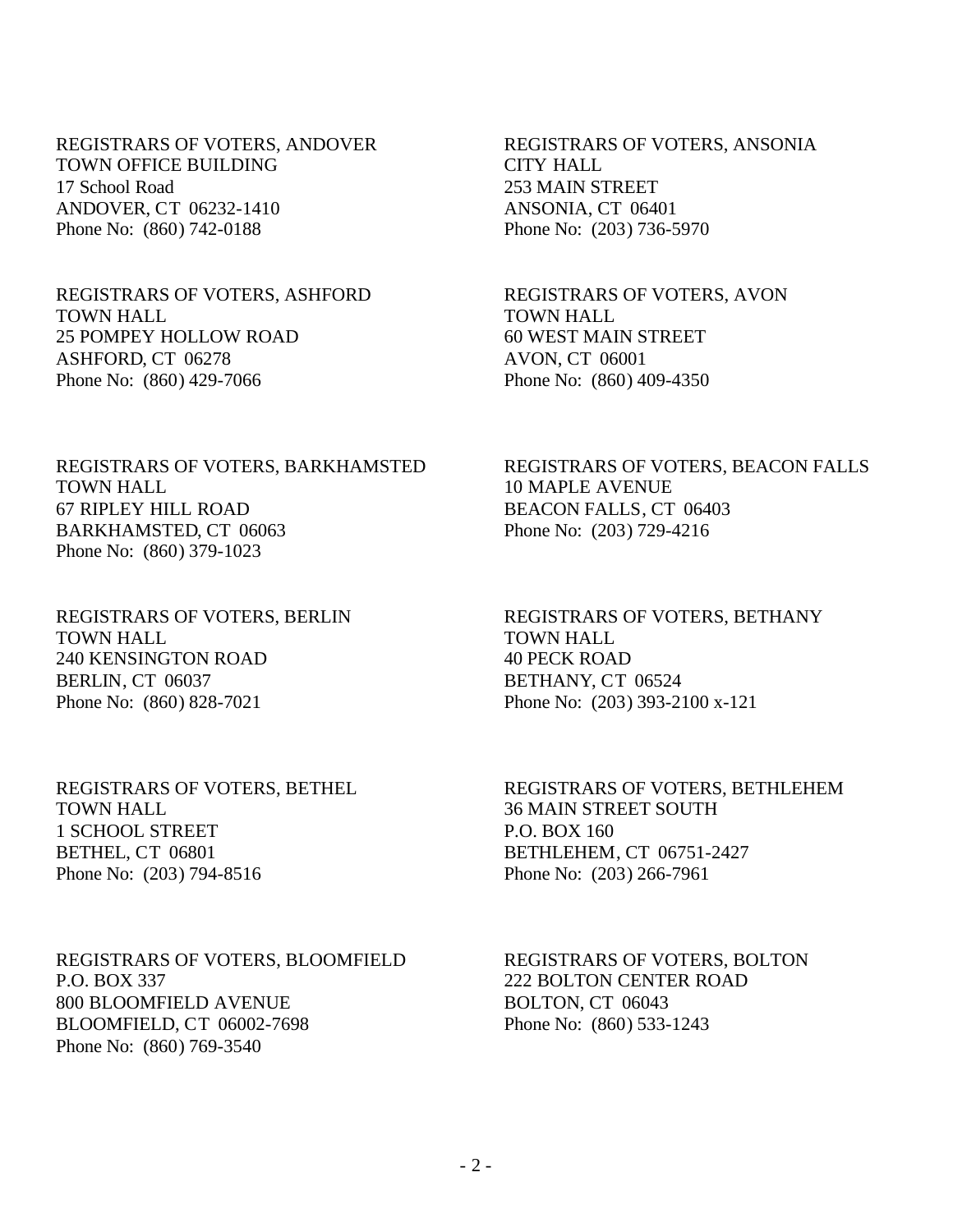REGISTRARS OF VOTERS, BOZRAH TOWN HALL 1 RIVER ROAD FITCHVILLE, CT 06334-3798 Phone No: (860) 889-2689

## REGISTRARS OF VOTERS, BRIDGEPORT 202 STATE ST. BRIDGEPORT, CT 06604 Phone No: (203) 576-7281

REGISTRARS OF VOTERS, BRISTOL CITY HALL 111 NORTH MAIN STREET BRISTOL, CT 06010 Phone No: (860) 584-6165

REGISTRARS OF VOTERS, BROOKLYN TOWN HALL 4 WOLF DEN ROAD BROOKLYN, CT 06234 Phone No: (860) 774-9543

REGISTRARS OF VOTERS, CANAAN TOWN HALL, 108 MAIN STREET P.O. BOX 47 FALLS VILLAGE, CT 06031 Phone No: (860) 824-0707

REGISTRARS OF VOTERS, CANTON 4 MARKET STREET P.O. BOX 168 COLLINSVILLE, CT 06022-9701 Phone No: (860) 693-7870

REGISTRARS OF VOTERS, BRANFORD TOWN HALL 1019 MAIN STREET BRANFORD, CT 06405-4803 Phone No: (203) 483-3999

REGISTRARS OF VOTERS, BRIDGEWATER 44 MAIN STREET SOUTH P.O. BOX 216 BRIDGEWATER, CT 06752-8193 Phone No: (860) 354-5102

REGISTRARS OF VOTERS, BROOKFIELD MUNICIPAL CENTER 100 POCONO ROAD BROOKFIELD CTR., CT 06805 Phone No: (203) 775-7343

REGISTRARS OF VOTERS, BURLINGTON 200 SPIELMAN HIGHWAY BURLINGTON, CT 06013 Phone No: (860) 673-2108 x43

REGISTRARS OF VOTERS, CANTERBURY ONE MUNICIPAL DRIVE P.O. BOX 27 CANTERBURY, CT 06331 Phone No: (860) 546-9377

REGISTRARS OF VOTERS, CHAPLIN TOWN HALL, RTE 198 495 PHOENIXVILLE ROAD CHAPLIN, CT 06235-0286 Phone No: (860) 455-9455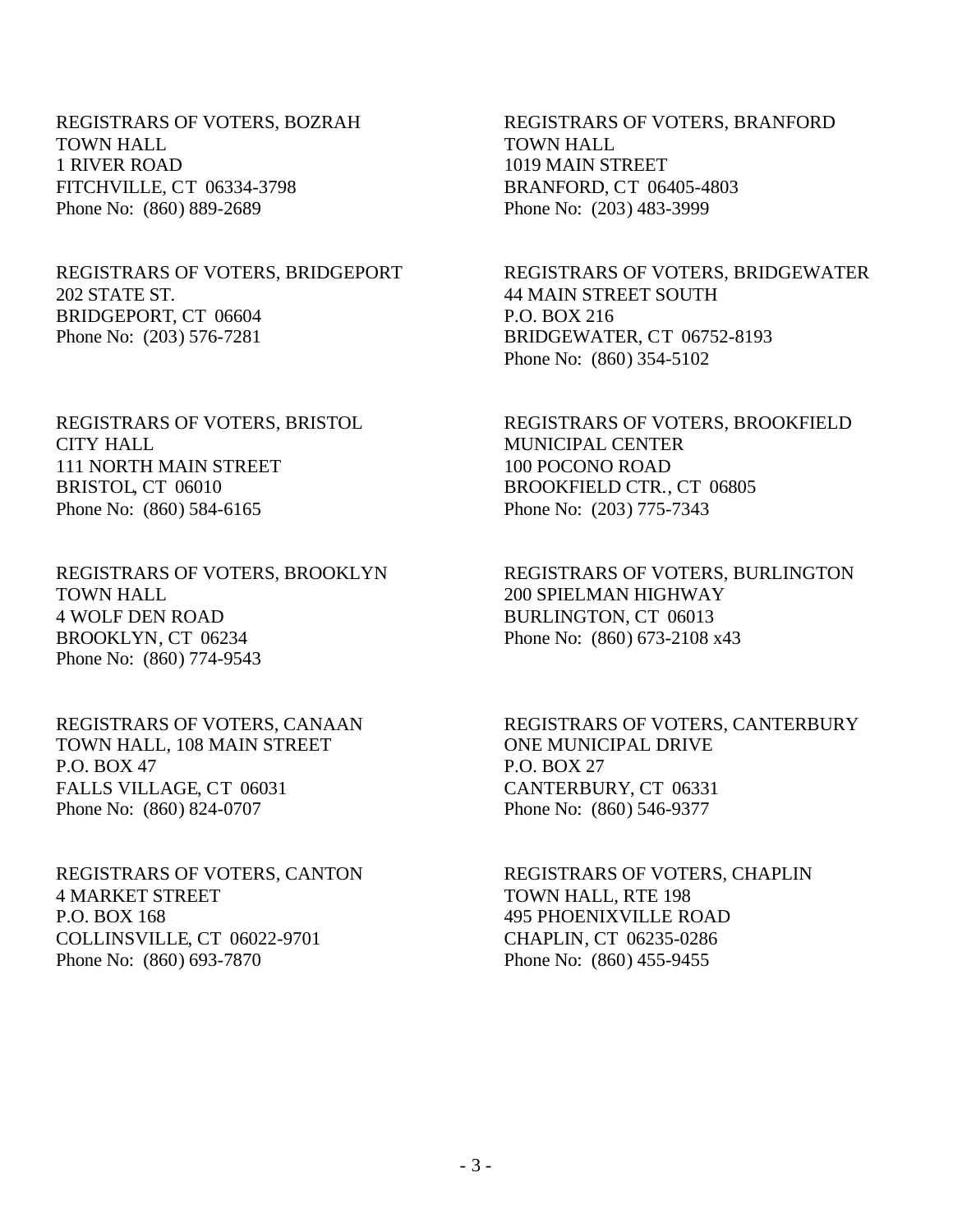REGISTRARS OF VOTERS, CHESHIRE TOWN HALL 84 SOUTH MAIN STREET CHESHIRE, CT 06410-1311 Phone No: (203) 271-6680

#### REGISTRARS OF VOTERS, CLINTON TOWN HALL 54 EAST MAIN STREET CLINTON, CT 06413 Phone No: (860) 669-6436

REGISTRARS OF VOTERS, COLEBROOK TOWN HALL ROUTE 183, BOX 5 COLEBROOK CTR., CT 06021 Phone No: (860) 379-3359

REGISTRARS OF VOTERS, CORNWALL TOWN OFFICE BLDG., PINE ST. P.O. BOX 97 CORNWALL, CT 06753 Phone No: (860) 672-4070

REGISTRARS OF VOTERS, CROMWELL TOWN HALL 41 WEST STREET CROMWELL, CT 06416-7786 Phone No: (860) 632-3418

REGISTRARS OF VOTERS, DARIEN TOWN HALL 2 RENSHAW ROAD DARIEN, CT 06820-2090 Phone No: (203) 656-7316

REGISTRARS OF VOTERS, CHESTER CHESTER TOWN HALL 65 MAIN STREET, P.O. BOX 218 CHESTER, CT 06412-0218 Phone No: (860) 526-0006

REGISTRARS OF VOTERS, COLCHESTER TOWN HALL 127 NORWICH AVENUE COLCHESTER, CT 06415 Phone No: (860) 537-7204

REGISTRARS OF VOTERS, COLUMBIA 323 JONATHAN TRUMBULL HIGHWAY COLUMBIA, CT 06237 Phone No: (860) 228-3284

REGISTRARS OF VOTERS, COVENTRY TOWN OFFICE BUILDING 1712 MAIN STREET COVENTRY, CT 06238-2123 Phone No: (860) 742-4061

REGISTRARS OF VOTERS, DANBURY CITY HALL 155 DEER HILL AVENUE DANBURY, CT 06810-5344 Phone No: (203) 797-4551

REGISTRARS OF VOTERS, DEEP RIVER TOWN HALL 174 MAIN STREET DEEP RIVER, CT 06417-1897 Phone No: (860) 526-6059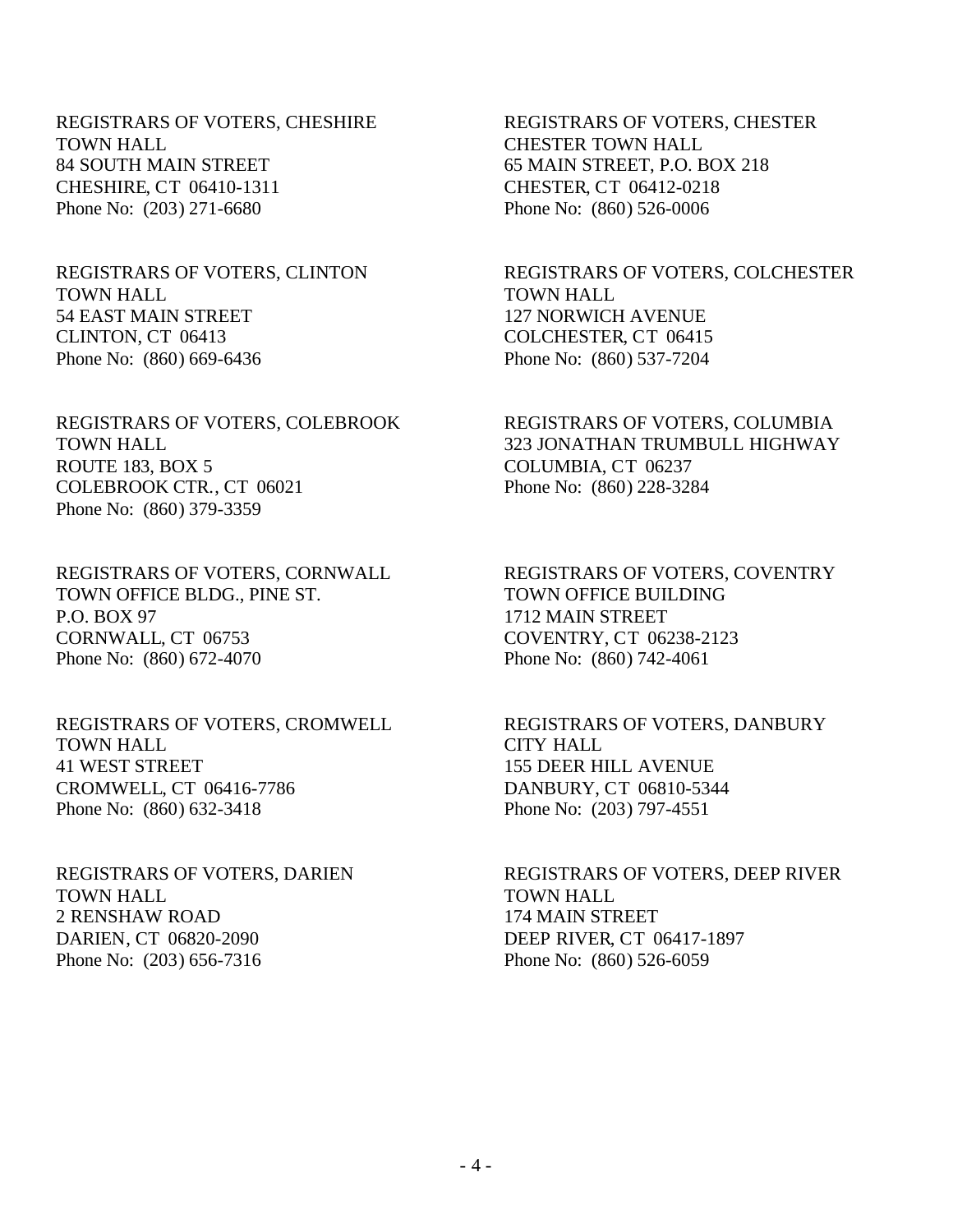REGISTRARS OF VOTERS, DERBY CITY HALL 35 FIFTH STREET DERBY, CT 06418 Phone No: (203) 736-1454

REGISTRARS OF VOTERS, EASTFORD TOWN OFFICE BUILDING, WESTFORD ROAD P.O. BOX 273 EASTFORD, CT 06242 Phone No: (860) 974-1885

REGISTRARS OF VOTERS, EAST HADDAM TOWN OFFICE BUILDING, 7 MAIN STREET P.O. BOX K EAST HADDAM, CT 06423-1091 Phone No: (860) 873-5029

REGISTRAR OF VOTERS, EAST HARTFORD TOWN HALL 740 MAIN STREET EAST HARTFORD, CT 06108-3004 Phone No: (860) 291-7280

REGISTRARS OF VOTERS, EAST LYME TOWN HALL, 108 PENNSYLVANIA AVE. BOX 519 NIANTIC, CT 06357-1398 Phone No: (860) 691-4116 x216

REGISTRARS OF VOTERS, EAST WINDSOR TOWN HALL ANNEX 25 SCHOOL STREET EAST WINDSOR, CT 06088 Phone No: (860) 623-2438

REGISTRARS OF VOTERS, DURHAM TOWN HALL, TOWN HOUSE RD. P.O. DRAWER H DURHAM, CT 06422 Phone No: (860) 349-3452 x-8

REGISTRARS OF VOTERS, EAST GRANBY TOWN HALL, 9 CENTER ST. P.O. BOX TC EAST GRANBY, CT 06026 Phone No: (860) 653-0097

REGISTRARS OF VOTERS, EAST HAMPTON TOWN HALL 20 EAST HIGH STREET EAST HAMPTON, CT 06424-3114 Phone No: (860) 267-2519

REGISTRARS OF VOTERS, EAST HAVEN TOWN HALL 250 MAIN STREET EAST HAVEN, CT 06512 Phone No: (203) 468-3360

REGISTRARS OF VOTERS, EASTON TOWN HALL 225 CENTER ROAD EASTON, CT 06612 Phone No: (203) 268-6291

REGISTRARS OF VOTERS, ELLINGTON TOWN HALL 55 MAIN STREET ELLINGTON, CT 06029 Phone No: (860) 870-3107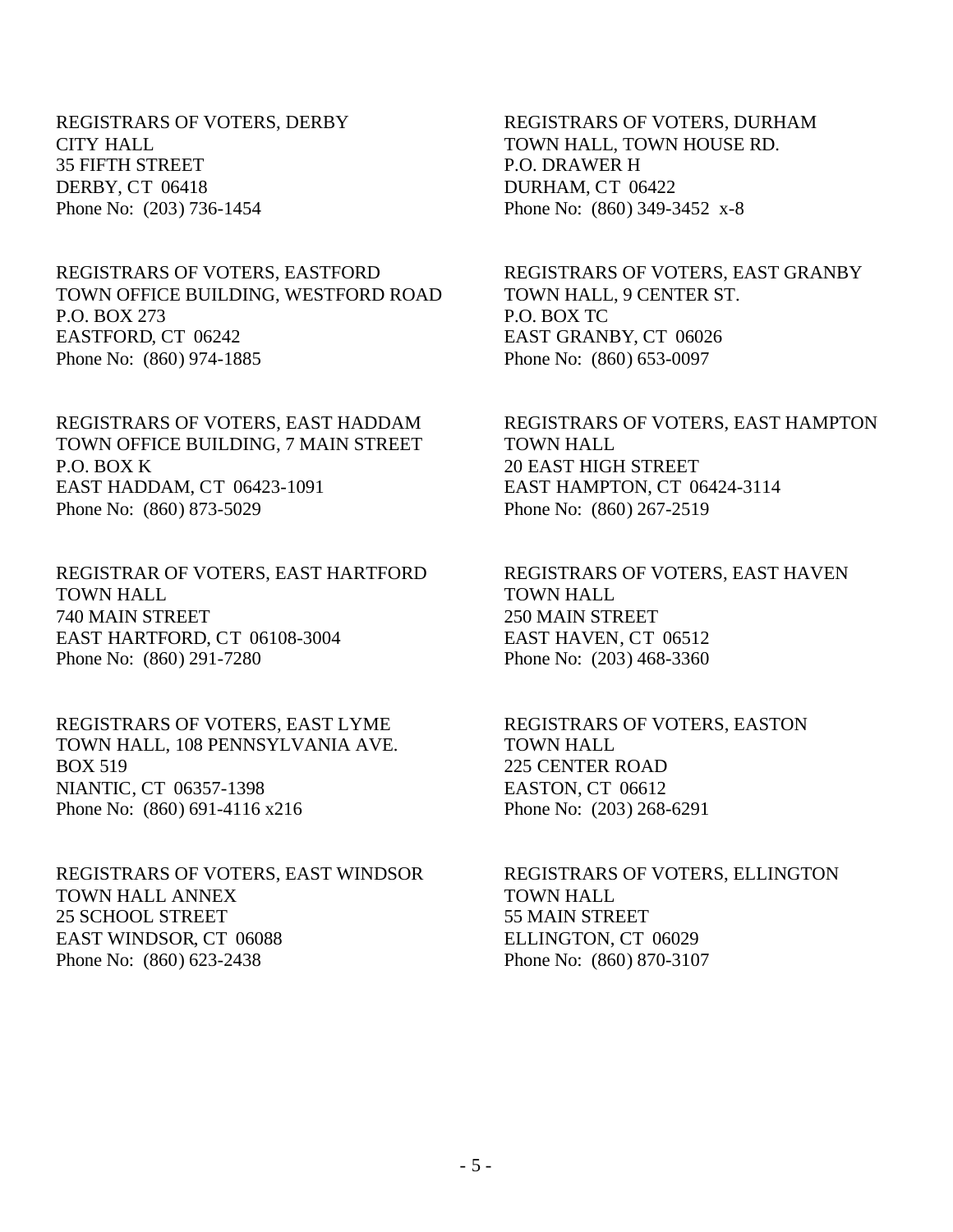REGISTRARS OF VOTERS, ENFIELD 820 ENFIELD STREET ENFIELD, CT 06082-1140 Phone No: (860) 253-6320

## REGISTRARS OF VOTERS, FAIRFIELD TOWN HALL 611 OLD POST ROAD FAIRFIELD, CT 06824 Phone No: (203) 256-3115

REGISTRARS OF VOTERS, FRANKLIN TOWN HALL, R.F.D. 1 MEETING HOUSE HILL RD. NORTH FRANKLIN, CT 06254-2208 Phone No: (860) 642-7352

REGISTRARS OF VOTERS, GOSHEN TOWN OFFICE BUILDING, 42 NORTH ST, P.O. BOX 54 GOSHEN, CT 06756-9442 Phone No: (860) 491-2308 x236

REGISTRARS OF VOTERS, GREENWICH TOWN HALL, 101 FIELD POINT RD. P.O. BOX 2540 GREENWICH, CT 06836-2398 Phone No: (203) 622-7889

REGISTRARS OF VOTERS, GROTON TOWN HALL, 45 FORT HILL RD. GROTON, CT 06340-2629 Phone No: (860) 860-441-6650

REGISTRARS OF VOTERS, ESSEX TOWN HALL, 29 WEST AVE. P.O. BOX 98 ESSEX, CT 06426-6690 Phone No: (860) 767-4340

REGISTRARS OF VOTERS, FARMINGTON TOWN HALL 1 MONTEITH DRIVE FARMINGTON, CT 06032-1053 Phone No: (860) 673-8252

REGISTRARS OF VOTERS, GLASTONBURY 2155 MAIN STREET GLASTONBURY, CT 06033 Phone No: (860) 652-7628

REGISTRARS OF VOTERS, GRANBY TOWN HALL 15 NORTH GRANBY RD. GRANBY, CT 06035-2540 Phone No: (860) 844-5300

REGISTRARS OF VOTERS, GRISWOLD TOWN HALL 28 MAIN STREET JEWETT CITY, CT 06351 Phone No: (860) 376-7062

REGISTRARS OF VOTERS, GUILFORD TOWN HALL 31 PARK STREET GUILFORD, CT 06437 Phone No: (203) 453-8028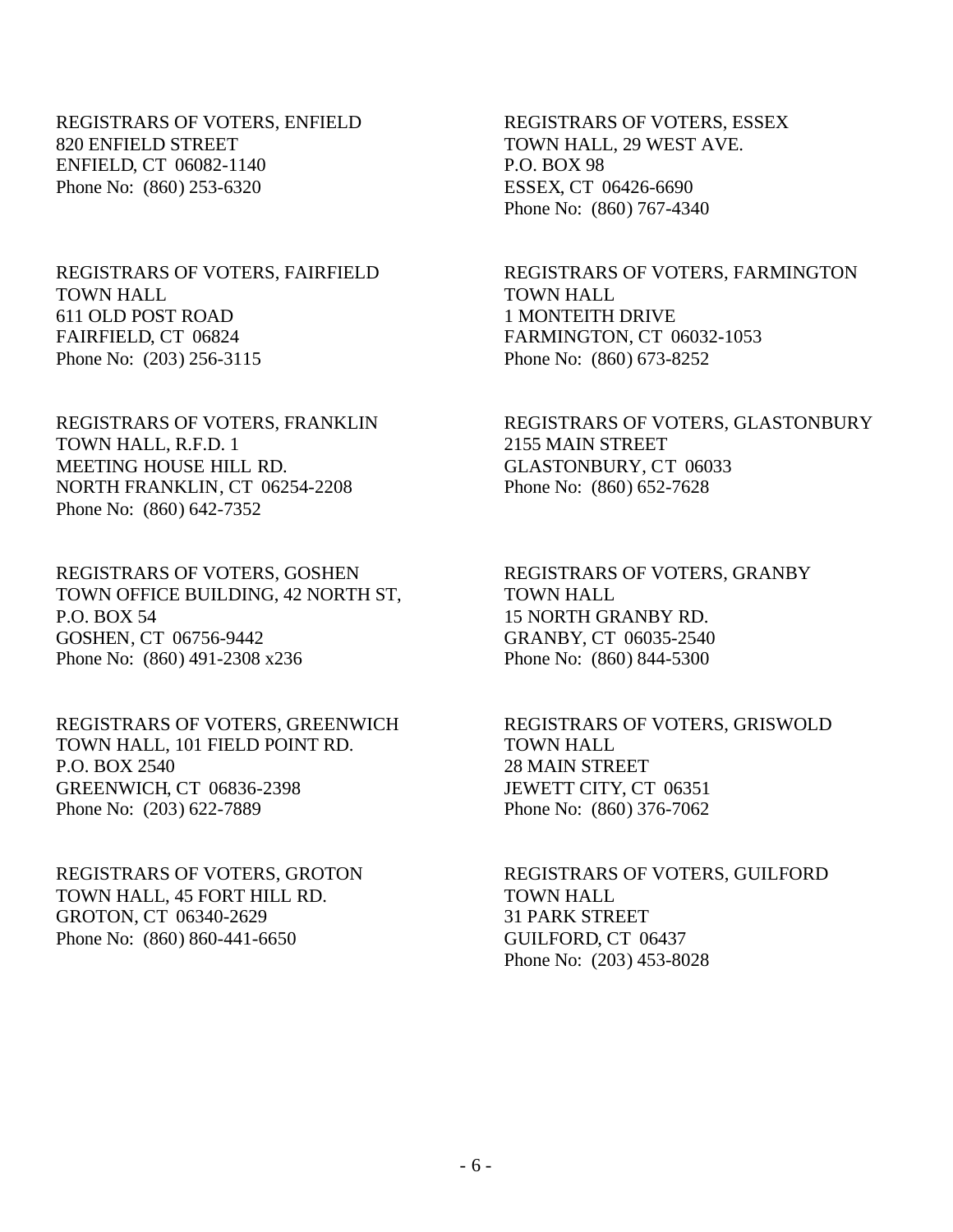REGISTRARS OF VOTERS, HADDAM TOWN OFFICE BUILDING 30 FIELD PARK DRIVE HADDAM, CT 06438-3207 Phone No: (860) 345-8531

## REGISTRARS OF VOTERS, HAMPTON TOWN OFFICE BUILDING, OLD ROUTE 6 P.O. BOX 143 HAMPTON, CT 06247-2992 Phone No: (860) 455-9132

REGISTRARS OF VOTERS, HARTLAND TOWN OFFICE BUILDING 22 SOUTH ROAD EAST HARTLAND, CT 06027 Phone No: (860) 653-0295, x120

REGISTRARS OF VOTERS, HEBRON TOWN OFFICE BUILDING, 15 GILEAD **STREET** P.O. BOX 156 HEBRON, CT 06248 Phone No: (860) 228-5971

REGISTRARS OF VOTERS, KILLINGLY 172 MAIN STREET DANIELSON, CT 06239-1298 Phone No: (860) 779-5301

REGISTRARS OF VOTERS, LEBANON TOWN HALL 579 EXETER ROAD LEBANON, CT 06249 Phone No: (860) 642-6202

REGISTRARS OF VOTERS, HAMDEN MEMORIAL TOWN HALL 2372 WHITNEY AVENUE HAMDEN, CT 06518 Phone No: (203) 287-2609

REGISTRARS OF VOTERS, HARTFORD MUNICIPAL BLDG. 550 MAIN STREET HARTFORD, CT 06103-9999 Phone No: (860) 543-8585

REGISTRARS OF VOTERS, HARWINTON TOWN HALL 100 BENTLEY DRIVE HARWINTON, CT 06791 Phone No: (860) 485-9051

REGISTRARS OF VOTERS, KENT TOWN HALL 41 KENT GREEN BOULEVARD KENT, CT 06757-1832 Phone No: (860) 927-1953

REGISTRARS OF VOTERS, KILLINGWORTH TOWN OFFICE BUILDING 323 ROUTE 81 KILLINGWORTH, CT 06417 Phone No: (860) 663-1765

REGISTRARS OF VOTERS, LEDYARD TOWN HALL 741 COLONEL LEDYARD HIGHWAY LEDYARD, CT 06339-1541 Phone No: (860) 464-3252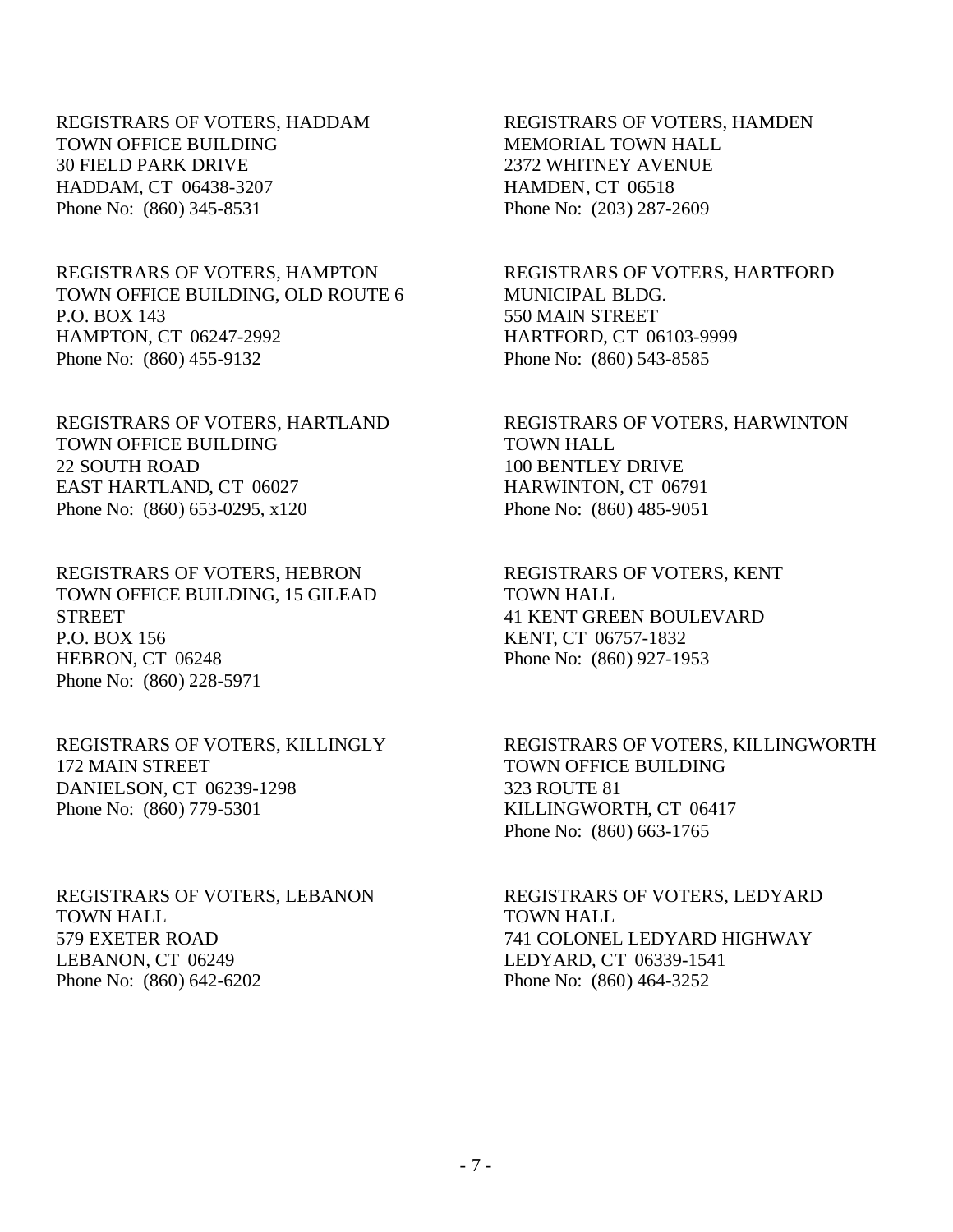REGISTRARS OF VOTERS, LISBON TOWN OFFICE BUILDING 1 NEWENT ROAD LISBON, CT 06351 Phone No: (860) 376-2708

REGISTRARS OF VOTERS, LYME TOWN HALL ROUTE 156, R.R. 2 OLD LYME, CT 06371-2691 Phone No: (860) 434-7733

REGISTRARS OF VOTERS, MANCHESTER MANCHESTER TOWN HALL 479 MAIN STREET MANCHESTER, CT 06045-0191 Phone No: (860) 647-3025

REGISTRARS OF VOTERS, MARLBOROUGH TOWN HALL NORTH MAIN STREET MARLBOROUGH, CT 06447 Phone No: (860) 295-6200

REGISTRARS OF VOTERS, MIDDLEBURY TOWN HALL 1212 WHITTEMORE ROAD MIDDLEBURY, CT 06762-1208 Phone No: (203) 577-2061

REGISTRARS OF VOTERS, MIDDLETOWN 245 DeKoven Drive MIDDLETOWN, CT 06457 Phone No: (860) 344-3518

REGISTRARS OF VOTERS, LITCHFIELD TOWN OFFICE BUILDING 74 WEST STREET LITCHFIELD, CT 06759-9614 Phone No: (860) 567-7558

REGISTRARS OF VOTERS, MADISON TOWN HALL 8 CAMPUS DRIVE MADISON, CT 06443 Phone No: (203) 245-5671

REGISTRARS OF VOTERS, MANSFIELD 4 SOUTH EAGLEVILLE ROAD STORRS, CT 06268 Phone No: (860) 429-3368

REGISTRARS OF VOTERS, MERIDEN CITY HALL 142 EAST MAIN STREET MERIDEN, CT 06450-2425 Phone No: (203) 630-4075

REGISTRARS OF VOTERS, MIDDLEFIELD MIDDLEFIELD COMMUNITY CENTER 405 MAIN STREET MIDDLEFIELD, CT 06455-1300 Phone No: (860) 349-7119

REGISTRARS OF VOTERS, MILFORD 70 WEST RIVER STREET MILFORD, CT 06460-1823 Phone No: (203) 783-3240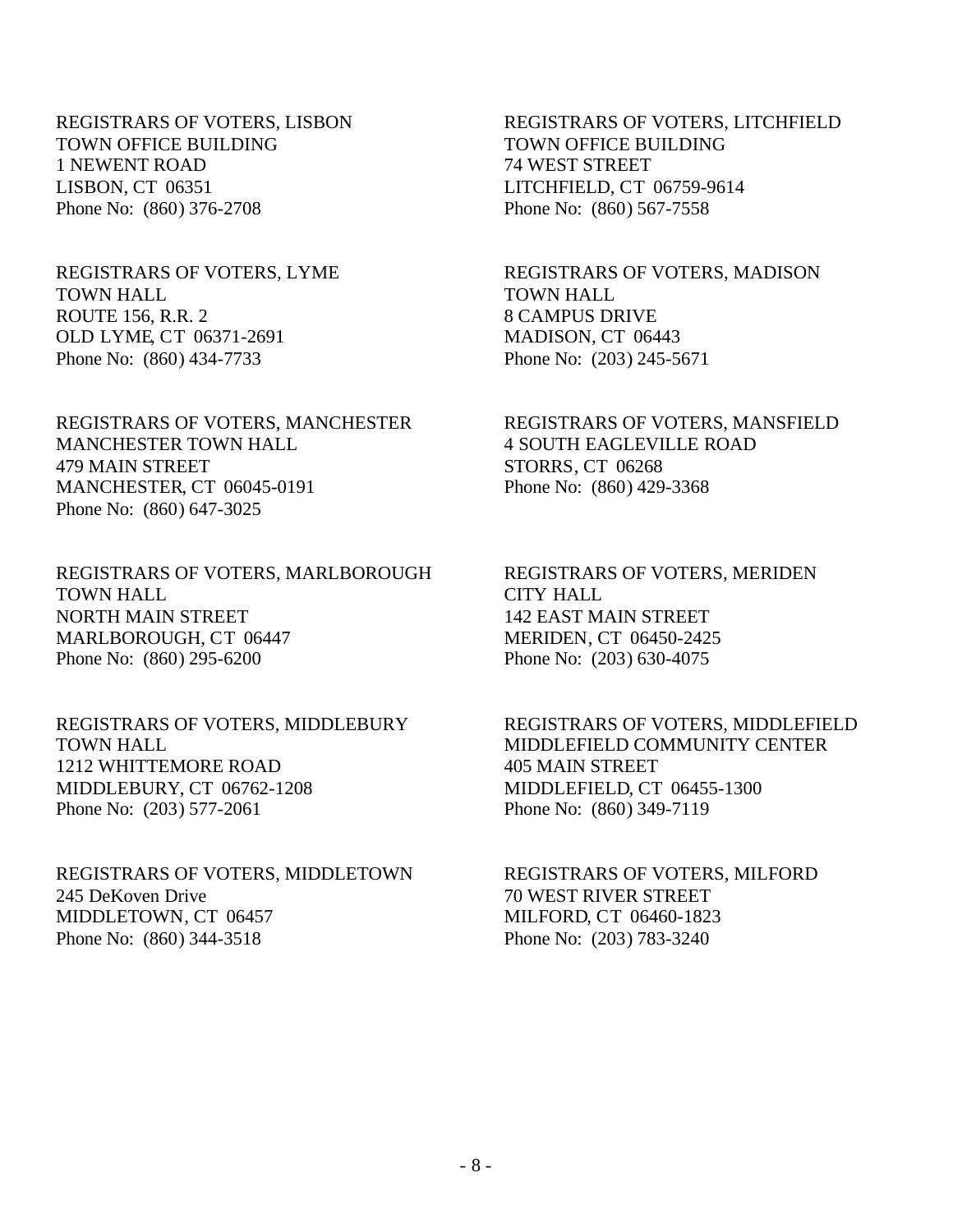REGISTRARS OF VOTERS, MONROE TOWN HALL 7 FAN HILL ROAD MONROE, CT 06468-2599 Phone No: (203) 452-5400

REGISTRARS OF VOTERS, MORRIS MORRIS COMMINITY HALL 3 EAST STREET MORRIS, CT 06763 Phone No: (860) 567-7433

REGISTRARS OF VOTERS, NEW BRITAIN CITY HALL 27 WEST MAIN STREET NEW BRITAIN, CT 06051 Phone No: (860) 826-3310

REGISTRARS OF VOTERS, NEW FAIRFIELD TOWN HALL 4 BRUSH HILL ROAD NEW FAIRFIELD, CT 06812 Phone No: (203) 312-5614

REGISTRARS OF VOTERS, NEW HAVEN HALL OF RECORDS 200 ORANGE STREET NEW HAVEN, CT 06510-2696 Phone No: (203) 946-8035

REGISTRARS OF VOTERS, NEW LONDON MUNICIPAL BLDG. 181 STATE STREET NEW LONDON, CT 06320 Phone No: (860) 447-5206

REGISTRARS OF VOTERS, MONTVILLE 310 NORWICH-NEW LONDON TPKE. UNCASVILLE, CT 06382 Phone No: (860) 848-9606

REGISTRARS OF VOTERS, NAUGATUCK TOWN HALL 229 CHURCH STREET NAUGATUCK, CT 06770-2298 Phone No: (203) 203-720-7047

REGISTRARS OF VOTERS, NEW CANAAN 77 MAIN STREET P.O. BOX 14 NEW CANAAN, CT 06840-8896 Phone No: (203) 594-3060

REGISTRARS OF VOTERS, NEW HARTFORD TOWN HALL, MAIN STREET P.O. BOX 316 NEW HARTFORD, CT 06057-2067 Phone No: (860) 738-9721

REGISTRARS OF VOTERS, NEWINGTON TOWN HALL 131 CEDAR STREET NEWINGTON, CT 06111-6302 Phone No: (860) 665-8516

REGISTRARS OF VOTERS, NEW MILFORD TOWN HALL 10 MAIN STREET NEW MILFORD, CT 06776-2185 Phone No: (860) 355-6026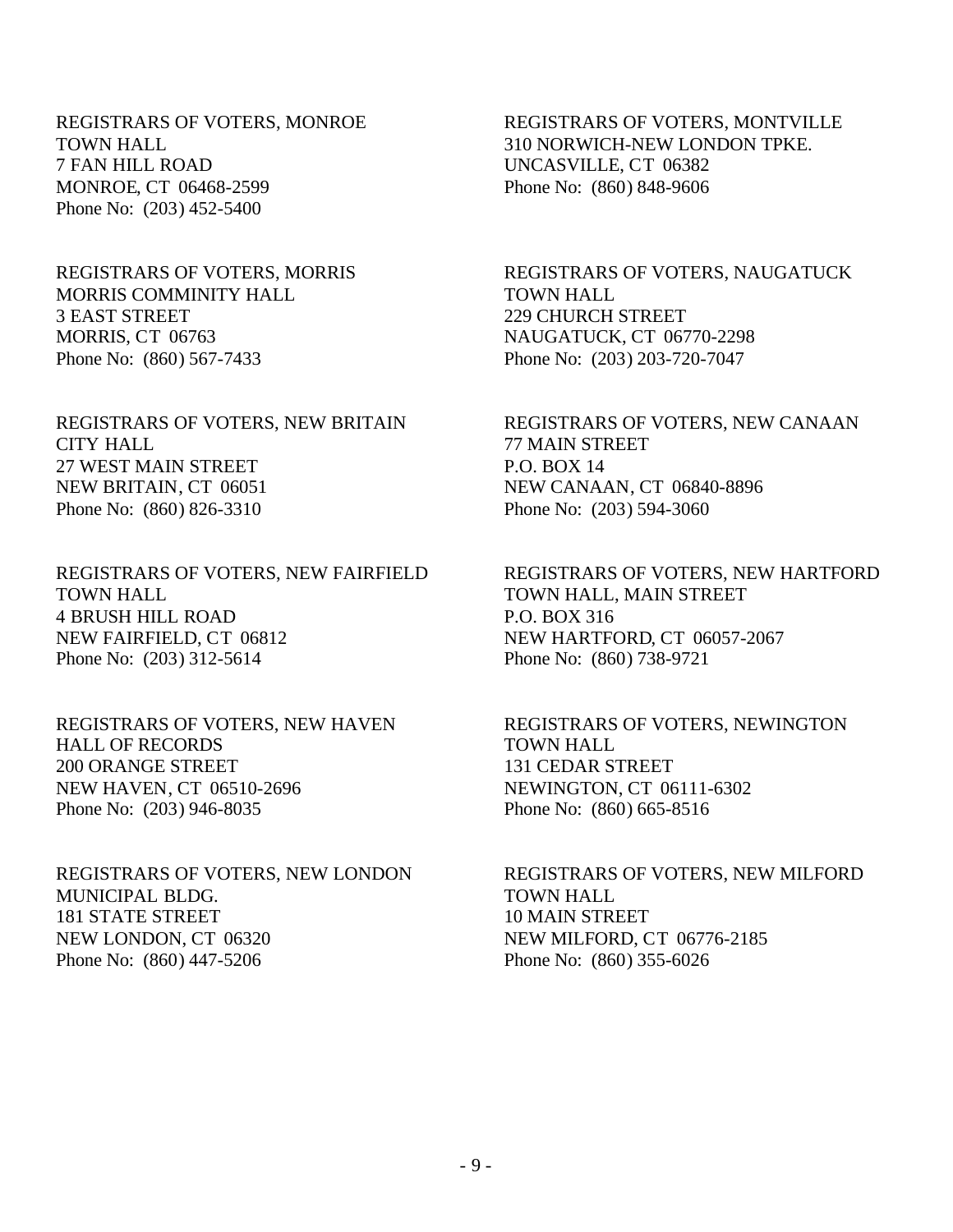REGISTRARS OF VOTERS, NEWTOWN EDMOND TOWN HALL 45 MAIN STREET NEWTOWN, CT 06470-9702 Phone No: (203) 270-4250

REGISTRARS OF VOTERS, N. BRANFORD TOWN HALL, 1599 FOXON RD. P.O. BOX 287 NORTH BRANFORD, CT 06471 Phone No: (203) 484-6023

REGISTRARS OF VOTERS, NORTH HAVEN TOWN HALL 18 CHURCH STREET NORTH HAVEN, CT 06473 Phone No: (203) 239-5321 x755

REGISTRARS OF VOTERS, NORWALK CITY HALL, 125 EAST AVE. P.O. BOX 5125 NORWALK, CT 06856-4431 Phone No: (203) 854-7764

REGISTRARS OF VOTERS, OLD LYME TOWN HALL 52 LYME STREET OLD LYME, CT 06371 Phone No: (860) 434-1605 x226

REGISTRARS OF VOTERS, ORANGE TOWN HALL 617 ORANGE CENTER ROAD ORANGE, CT 06477-1297 Phone No: (203) 891-2122 x715

REGISTRARS OF VOTERS, NORFOLK GREENWOODS ROAD EAST ROUTE 44 NORFOLK, CT 06058-1501 Phone No: (860) 542-5679

REGISTRARS OF VOTERS, NORTH CANAAN TOWN HALL, PEASE STREET P.O. BOX 338 CANAAN, CT 06018 Phone No: (860) 824-3121

REGISTRARS OF VOTERS, N. STONINGTON TOWN HALL 40 MAIN STREET N. STONINGTON, CT 06359-2791 Phone No: (860) 535-2877 x13

REGISTRARS OF VOTERS, NORWICH CITY HALL 100 BROADWAY NORWICH, CT 06360 Phone No: (860) 823-3758

REGISTRARS OF VOTERS, OLD SAYBROOK TOWN HALL 302 MAIN STREET OLD SAYBROOK, CT 06475-2432 Phone No: (860) 395-3134

REGISTRARS OF VOTERS, OXFORD 486 OXFORD ROAD OXFORD, CT 06483 Phone No: (203) 888-2543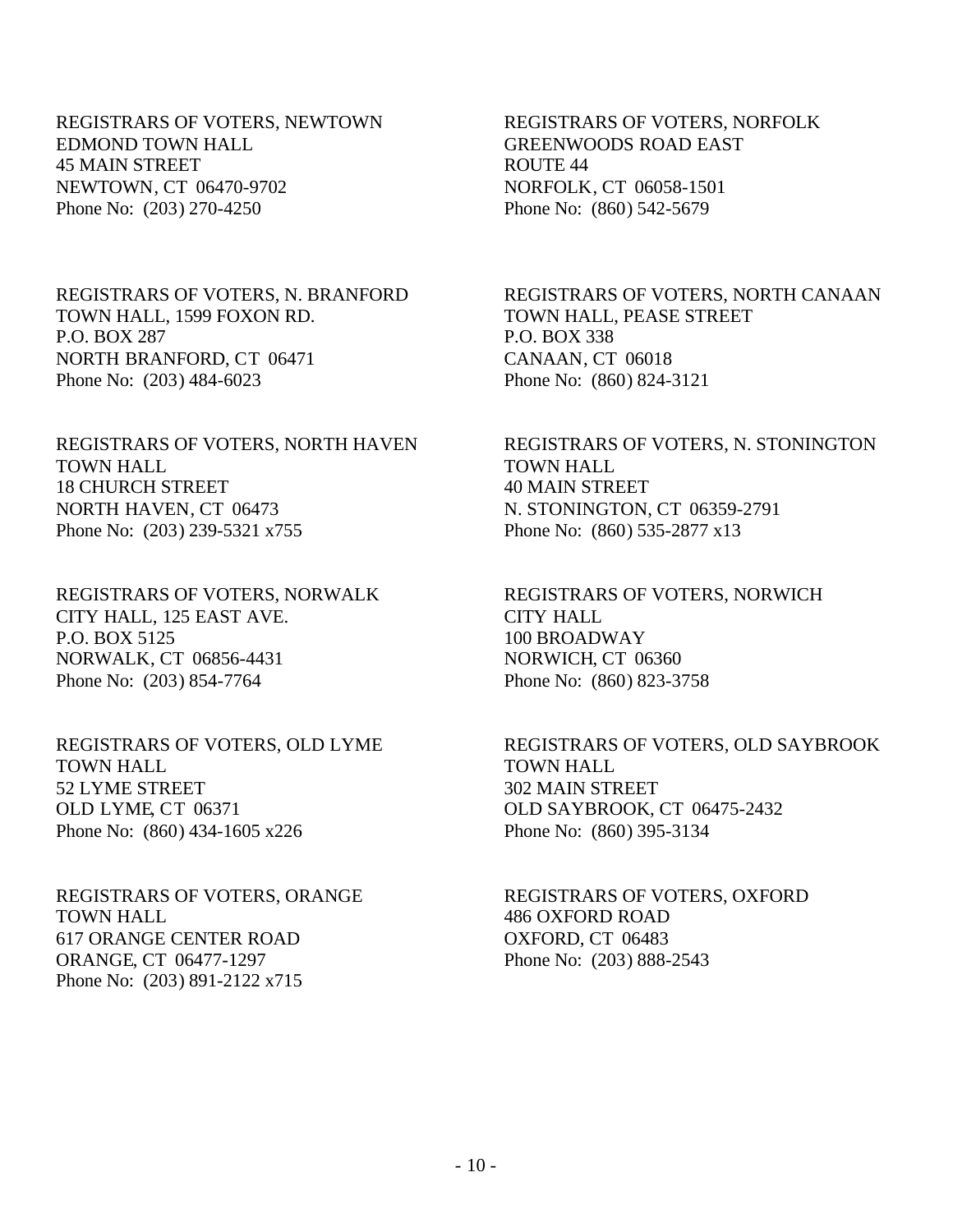REGISTRARS OF VOTERS, PLAINFIELD TOWN HALL 8 COMMUNITY AVENUE PLAINFIELD, CT 06374 Phone No: (860) 230-3025

## REGISTRARS OF VOTERS, PLYMOUTH TOWN HALL 80 MAIN STREET TERRYVILLE, CT 06786 Phone No: (860) 585-4033

REGISTRARS OF VOTERS, PORTLAND TOWN HALL, 33 EAST MAIN STREET P.O. BOX 71 PORTLAND, CT 06480 Phone No: (860) 342-6743

REGISTRARS OF VOTERS, PROSPECT TOWN OFFICE BUILDING 36 CENTER STREET PROSPECT, CT 06712-1831 Phone No: (203) 758-4461

REGISTRARS OF VOTERS, REDDING TOWN OFFICE BUILDING, ROUTE 107 P.O. BOX 28 REDDING CENTER, CT 06875-4699 Phone No: (203) 938-5012

REGISTRARS OF VOTERS, ROCKY HILL TOWN HALL 761 OLD MAIN STREET ROCKY HILL, CT 06067 Phone No: (860) 258-2715

REGISTRARS OF VOTERS, PLAINVILLE MUNICIPAL CENTER 1 CENTRAL SQUARE PLAINVILLE, CT 06062-1295 Phone No: (860) 793-0221 x256

REGISTRARS OF VOTERS, POMFRET 5 Haven Road POMFRET CENTER, CT 06259 Phone No: (860) 974-0343

REGISTRARS OF VOTERS, PRESTON TOWN HALL R.F.D. 1, ROUTE 2 NORWICH, CT 06360-2101 Phone No: (860) 889-2529

REGISTRARS OF VOTERS, PUTNAM TOWN HALL 126 CHURCH STREET PUTNAM, CT 06260 Phone No: (860) 963-6810

REGISTRARS OF VOTERS, RIDGEFIELD TOWN HALL 400 MAIN STREET RIDGEFIELD, CT 06877 Phone No: (203) 431-2771

REGISTRARS OF VOTERS, ROXBURY 29 NORTH STREET BOX 203 ROXBURY, CT 06783-8802 Phone No: (860) 354-3328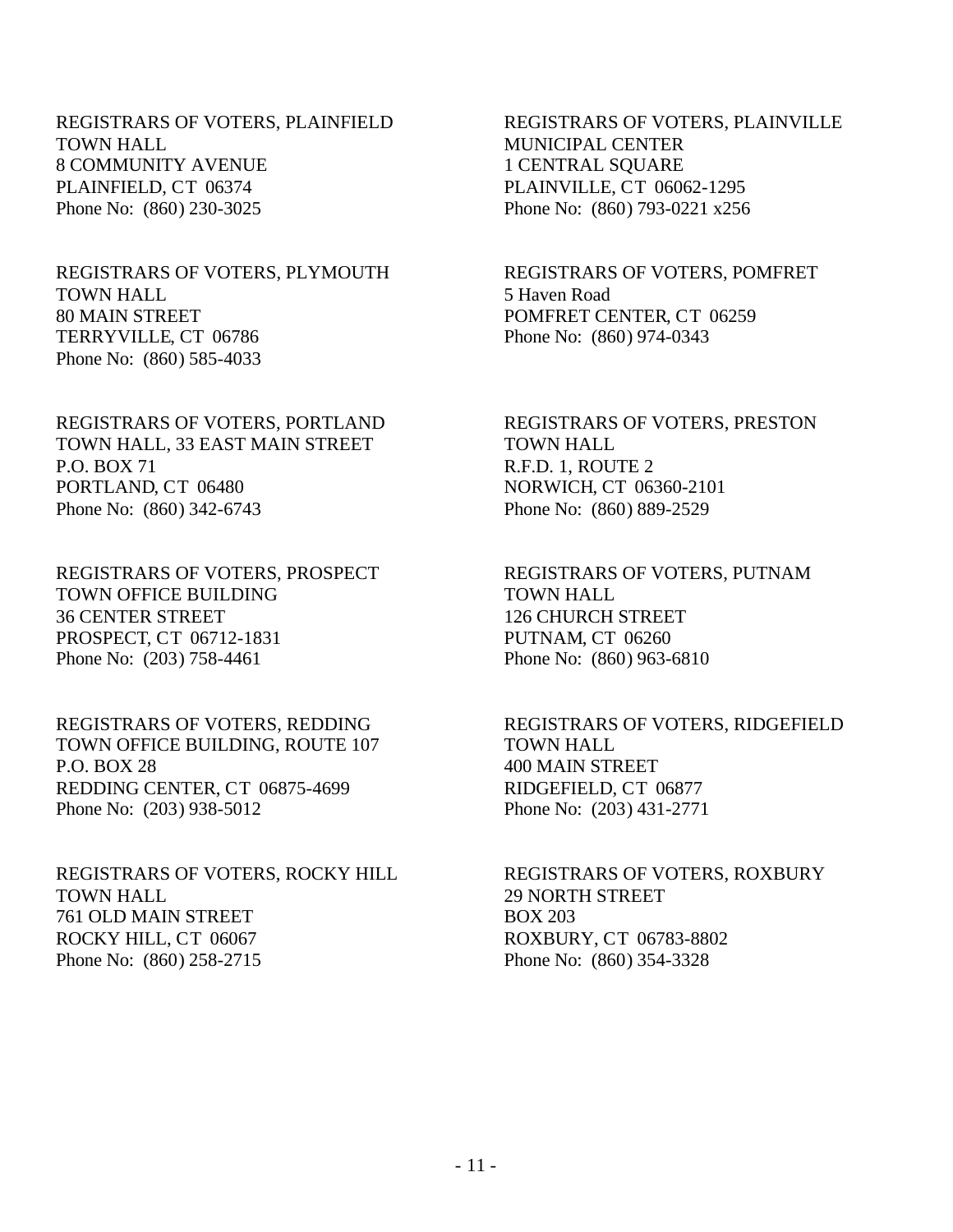REGISTRARS OF VOTERS, SALEM TOWN OFFICE BUILDING 270 HARTFORD ROAD SALEM, CT 06420 Phone No: (860) 859-3873

#### REGISTRARS OF VOTERS, SCOTLAND TOWN HALL, ROUTE 97 P.O. BOX 122 SCOTLAND, CT 06264-2817 Phone No: (860) 423-9634

REGISTRARS OF VOTERS, SHARON TOWN HALL, MAIN STREET P.O. BOX 224 SHARON, CT 06069-3207 Phone No: (860) 364-5224

REGISTRARS OF VOTERS, SHERMAN MALLORY TOWN HALL, ROUTE 39 P.O. BOX 39 SHERMAN, CT 06784 Phone No: (860) 350-4694

REGISTRARS OF VOTERS, SOMERS TOWN HALL, 600 MAIN STREET P.O. BOX 203 SOMERS, CT 06071-2295 Phone No: (860) 763-8211

REGISTRARS OF VOTERS, SOUTHINGTON TOWN OFFICE BUILDING 75 MAIN STREET SOUTHINGTON, CT 06489-2786 Phone No: (860) 276-6268

REGISTRARS OF VOTERS, SALISBURY TOWN HALL, 27 MAIN STREET P.O. BOX 365 SALISBURY, CT 06068 Phone No: (860) 435-5175

REGISTRARS OF VOTERS, SEYMOUR TOWN HALL 1 FIRST STREET SEYMOUR, CT 06483 Phone No: (203) 888-0519

REGISTRARS OF VOTERS, SHELTON CITY HALL 54 HILL STREET SHELTON, CT 06484 Phone No: (203) 924-1555 x450

REGISTRARS OF VOTERS, SIMSBURY TOWN OFFICE BLDG., 833 HOPMEADOW ST. P.O. BOX 495 SIMSBURY, CT 06070 Phone No: (860) 658-3267

REGISTRARS OF VOTERS, SOUTHBURY TOWN HALL 501 MAIN STREET, SOUTH SOUTHBURY, CT 06488-2504 Phone No: (203) 262-0644

REGISTRARS OF VOTERS, SOUTH WINDSOR TOWN HALL 1540 SULLIVAN AVENUE SOUTH WINDSOR, CT 06074 Phone No: (860) 644-2511 x275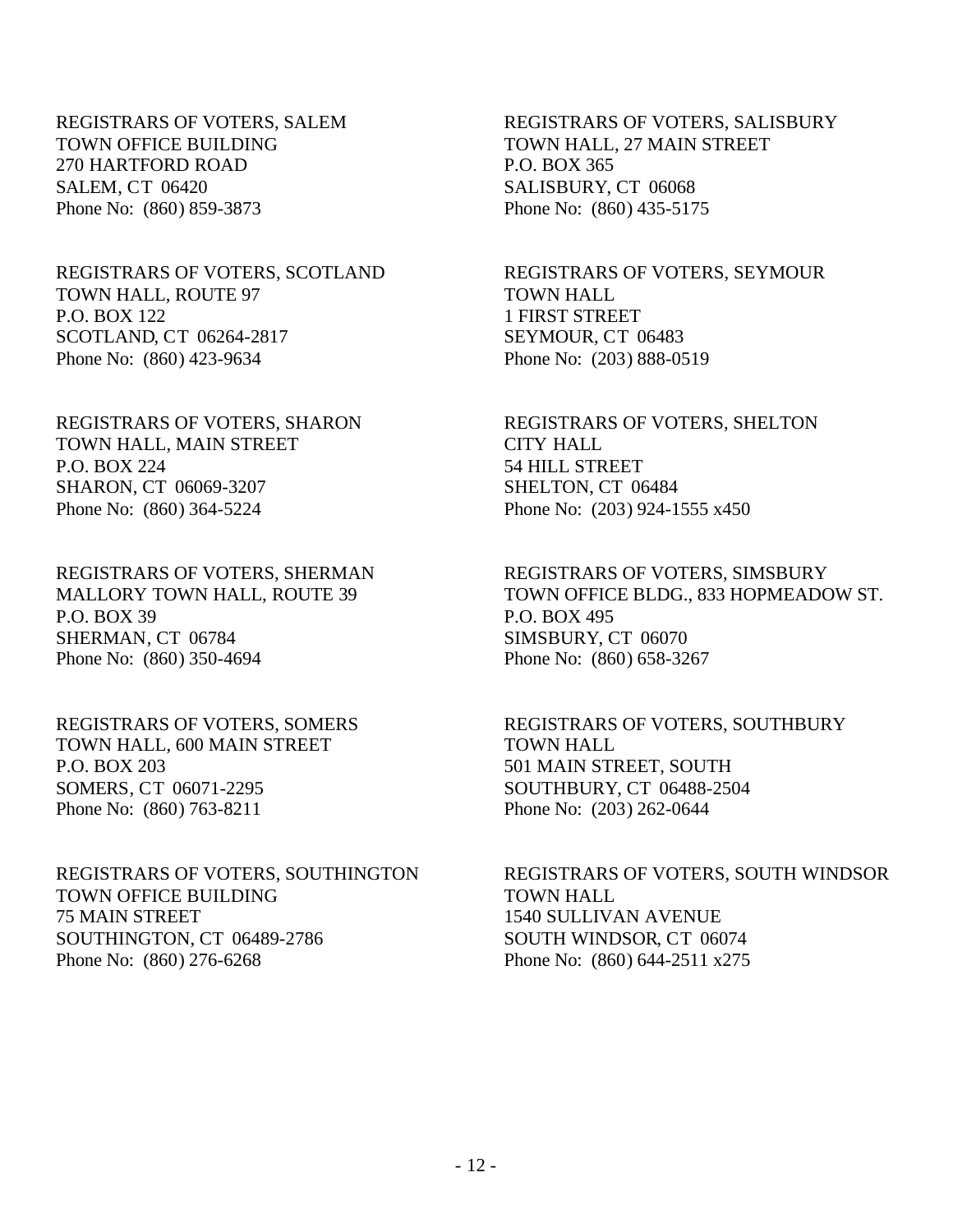REGISTRARS OF VOTERS, SPRAGUE 1 MAIN STREET P.O. BOX 162 BALTIC, CT 06330 Phone No: (860) 822-3001

REGISTRARS OF VOTERS, STAMFORD 888 WASHINGTON BOULEVARD P.O. BOX 10152 STAMFORD, CT 06904 Phone No: (203) 977-4009

REGISTRARS OF VOTERS, STONINGTON TOWN HALL, ELM STREET P.O. BOX 352 STONINGTON, CT 06378-5892 Phone No: (860) 535-5047

REGISTRARS OF VOTERS, SUFFIELD TOWN HALL 83 MOUNTAIN ROAD SUFFIELD, CT 06078 Phone No: (860) 668-3850

REGISTRARS OF VOTERS, THOMPSON TOWN OFFICE BUILDING, ROUTE 12 P.O. BOX 160 NORTH GROSVENOR DALE, CT 06255-9445 Phone No: (860) 923-9636

REGISTRARS OF VOTERS, TORRINGTON MUNICIPAL BUILDING 140 MAIN STREET TORRINGTON, CT 06790-3193 Phone No: (860) 489-2239

REGISTRARS OF VOTERS, STAFFORD WARREN MEMORIAL TOWN HALL, 1 MAIN **STREET** P.O. BOX 11 STAFFORD SPRINGS, CT 06076-0011 Phone No: (860) 684-2916

REGISTRARS OF VOTERS, STERLING ROUTE 14A P.O. BOX 157 ONECO, CT 06373 Phone No: (860) 564-8488

REGISTRARS OF VOTERS, STRATFORD TOWN HALL - ROOM 119 2725 MAIN STREET STRATFORD, CT 06615-5892 Phone No: (203) 385-4048

REGISTRARS OF VOTERS, THOMASTON TOWN HALL 158 MAIN STREET THOMASTON, CT 06787-1060 Phone No: (860) 283-6187

REGISTRARS OF VOTERS, TOLLAND HICKS MEM MUN. OFFICES 21 TOLLAND GREEN TOLLAND, CT 06084-5201 Phone No: (860) 871-3630

REGISTRARS OF VOTERS, TRUMBULL TOWN HALL 5866 MAIN STREET TRUMBULL, CT 06611-9520 Phone No: (203) 452-5059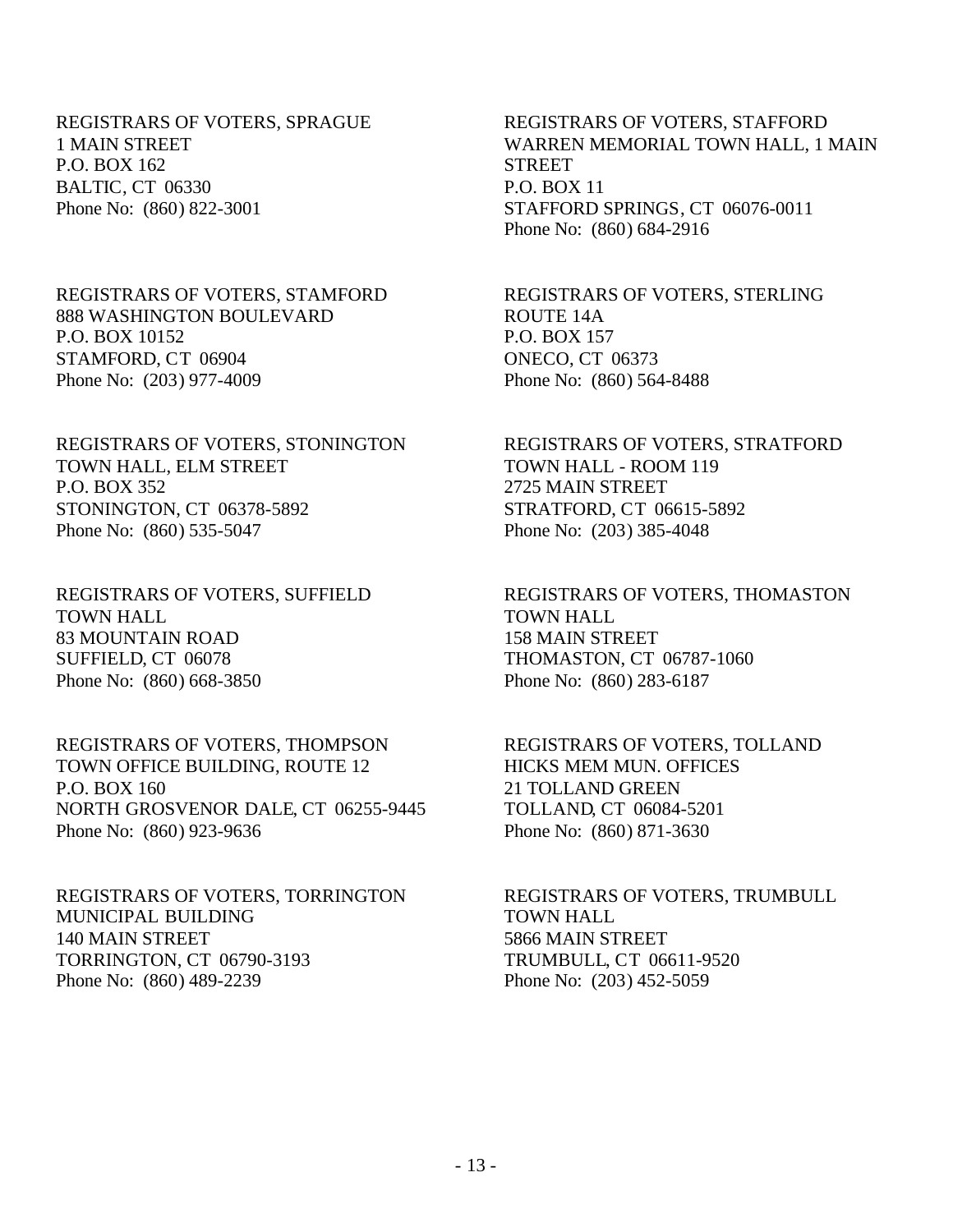REGISTRARS OF VOTERS, UNION ROUTE 171 606 BUCKLEY HIGHWAY UNION, CT 06076 Phone No: (860) 684-8832

REGISTRARS OF VOTERS, VOLUNTOWN TOWN HALL, MAIN STREET P.O. BOX 96 VOLUNTOWN, CT 06384-4285 Phone No: (860) 376-4089

REGISTRARS OF VOTERS, WARREN TOWN HALL 7 SACKETT HILL ROAD WARREN, CT 06754 Phone No: (860) 868-7881

REGISTRARS OF VOTERS, WATERBURY CHASE MUNICIPAL BUILDING 236 GRAND STREET WATERBURY, CT 06702-2806 Phone No: (203) 574-6754

REGISTRARS OF VOTERS, WATERTOWN TOWN HALL 37 DEFOREST STREET WATERTOWN, CT 06795-1947 Phone No: (860) 945-5239

REGISTRARS OF VOTERS, WEST HARTFORD TOWN HALL 50 SOUTH MAIN STREET WEST HARTFORD, CT 06107-4310 Phone No: (860) 523-3181

REGISTRARS OF VOTERS, VERNON 14 PARK PLACE VERNON, CT 06066 Phone No: (860) 870-3685

REGISTRARS OF VOTERS, WALLINGFORD WALLINGFORD TOWN HALL 45 SOUTH MAIN STREET WALLINGFORD, CT 06492 Phone No: (203) 294-2125

REGISTRARS OF VOTERS, WASHINGTON BRYAN MEMORIAL TOWN HALL 2 BRYAN PLAZA WASHINGTON DEPOT, CT 06794-0383 Phone No: (860) 868-2786

REGISTRARS OF VOTERS, WATERFORD HALL OF RECORDS 15 ROPE FERRY ROAD WATERFORD, CT 06385-2195 Phone No: (860) 444-5836

REGISTRARS OF VOTERS, WESTBROOK TOWN OFFICE BUILDING 866 BOSTON POST ROAD WESTBROOK, CT 06498-1881 Phone No: (860) 399-3042

REGISTRARS OF VOTERS, WEST HAVEN CITY HALL 355 MAIN STREET WEST HAVEN, CT 06516-1007 Phone No: (203) 937-3540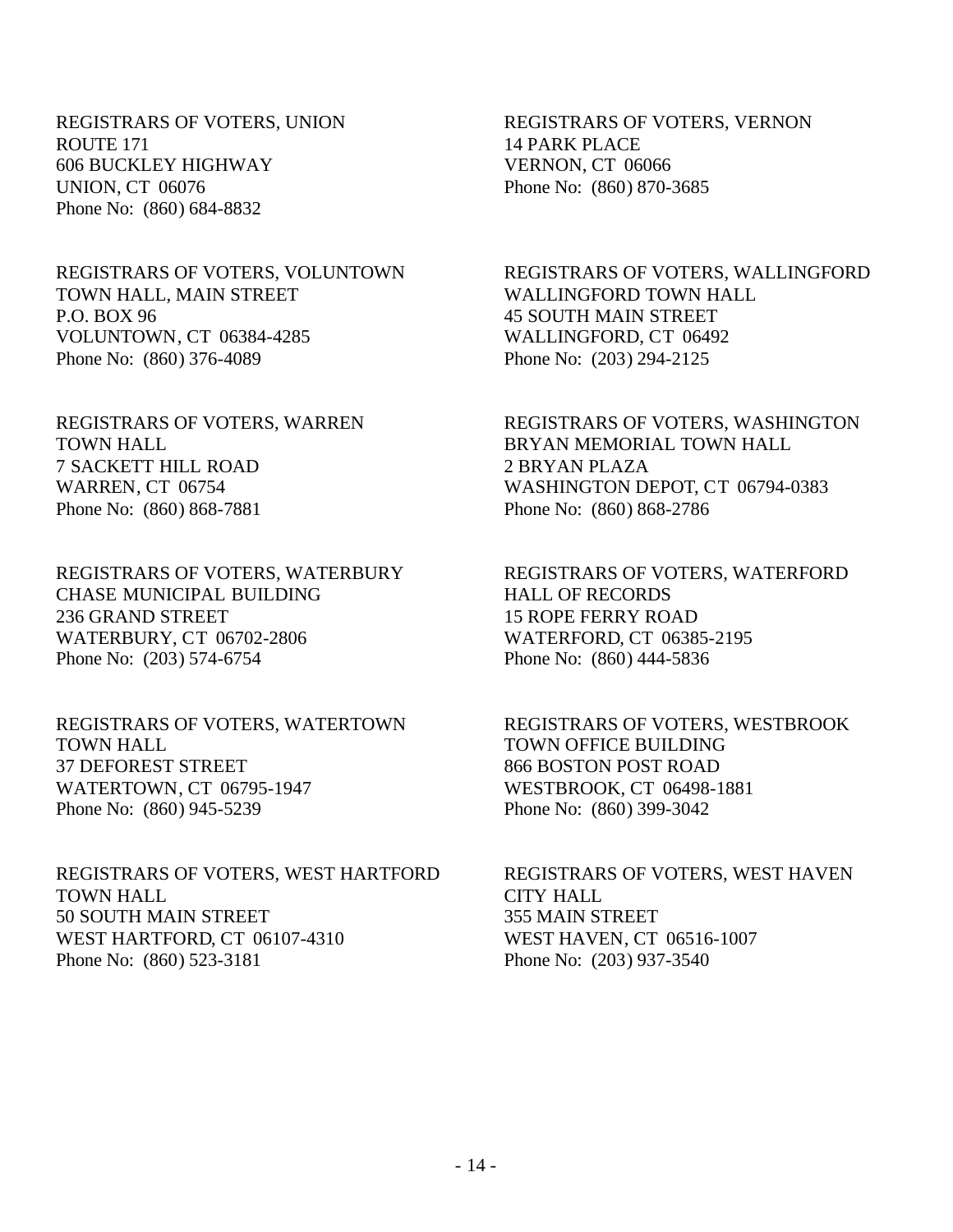REGISTRARS OF VOTERS, WESTON TOWN HALL, 56 NORFIELD ROAD P.O. BOX 1007 WESTON, CT 06883-3514 Phone No: (203) 222-2686

REGISTRARS OF VOTERS, WETHERSFIELD TOWN HALL 505 SILAS DEANE HIGHWAY WETHERSFIELD, CT 06109 Phone No: (860) 721-2820

REGISTRARS OF VOTERS, WILTON TOWN HALL, ROUTE 7 238 DANBURY ROAD WILTON, CT 06897-1697 Phone No: (203) 563-0113

REGISTRARS OF VOTERS, WINDHAM 979 MAIN STREET P.O. BOX 94 WILLIMANTIC, CT 06226-2994 Phone No: (860) 465-3016

REGISTRARS OF VOTERS, WINDSOR LOCKS TOWN OFFICE BLDG., 50 CHURCH ST. P.O. BOX L WINDSOR LOCKS, CT 06096-2114 Phone No: (860) 654-1619

REGISTRARS OF VOTERS, WOODBRIDGE TOWN HALL 11 MEETINGHOUSE LANE WOODBRIDGE, CT 06525 Phone No: (203) 389-3408

REGISTRARS OF VOTERS, WESTPORT TOWN HALL 110 MYRTLE AVENUE WESTPORT, CT 06880-2216 Phone No: (203) 341-1115

REGISTRARS OF VOTERS, WILLINGTON 40 OLD FARMS ROAD WEST WILLINGTON, CT 06279-4007 Phone No: (860) 487-3120

REGISTRARS OF VOTERS, WINCHESTER TOWN HALL 338 MAIN STREET WINSTED, CT 06098 Phone No: (860) 379-2713 X354

REGISTRARS OF VOTERS, WINDSOR TOWN HALL 275 BROAD STREET WINDSOR, CT 06095 Phone No: (860) 285-1955

REGISTRARS OF VOTERS, WOLCOTT TOWN HALL 10 KENEA AVENUE WOLCOTT, CT 06716-1597 Phone No: (203) 879-8100

REGISTRARS OF VOTERS, WOODBURY 275 MAIN STREET, SOUTH P.O. BOX 369 WOODBURY, CT 06798 Phone No: (203) 263-4750